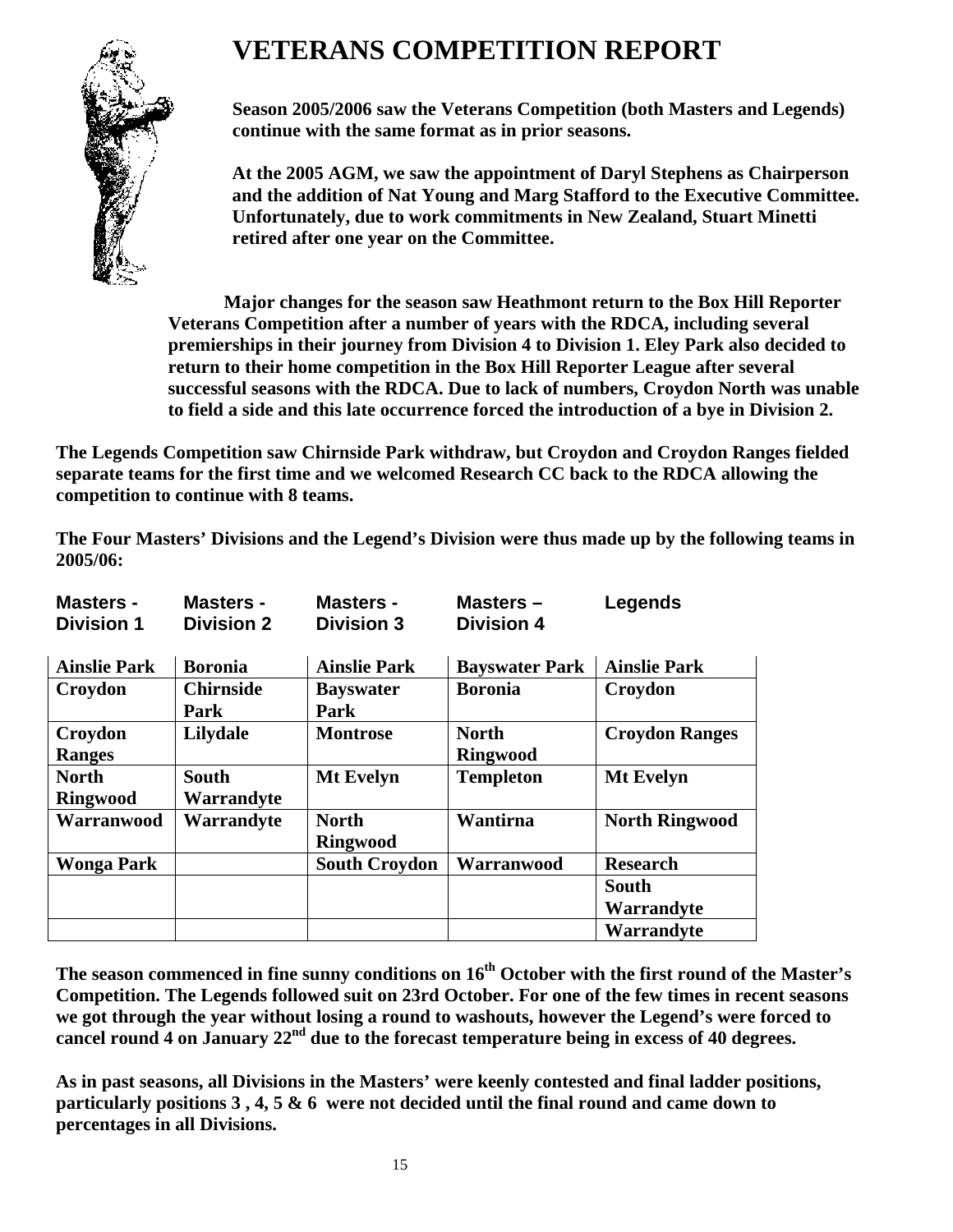The Master's semi finals were played on 26<sup>th</sup> February with the major surprise being Division 1, where the top side Warranwood was defeated by Ainslie Park (4<sup>th</sup>). In all other divisions, the top **team after the preliminary rounds made it through to the Grand Finals.** 

## **Masters Grand Final Results played 5th March 2006.**

**Division 1 – Bill Dean Trophy – played at Wonga Park Reserve** 

**Wonga Park 3/163 defeated Ainslie Park 10/158** 

 **Division 2 - Ken Johnston Trophy – played at Tormore Reserve** 

**Boronia 7/171 defeated South Warrandyte Hawks 10/149** 

**Division 3 – played at Guy Turner Reserve**

**South Croydon 8/167 defeated Bayswater Park 9/163** 

**Division 4 – Max Brown Trophy – played at Templeton Reserve** 

 **Wantirna 6/197 defeated Templeton 7/186**

**At the conclusion of each Grand Final, pennants were presented to the winning teams with the actual trophy presentations being made on the night of the Annual Dinner** 

#### **Legends "Grand Finale" played 19th February 2006**

**Although there are no "finals" for the Legends Competition, as in the previous year there was the Grand Finale play off between teams one and two for the title of Premier with the winner receiving the inaugural Brian Gobbi Trophy and a premiership pennant.** 

**Result Croydon 4/160 defeated Ainslie Park 6/157** 

#### **Inter Association Games**

**As in previous years, four inter association games were scheduled to be played this year against the Ferntree Gully Cricket Association and the Box Hill Reporter Association.** 

**Box Hill Reporter Cricket Association played 11th December 2005**

**Masters Played at Croydon Oval** 

 **Box Hill Reporter 9/144 defeated RDCA 10/142 Bowling A Smith 3/18 Batting D Goldsmith 40 retired, G Chamberlain 29**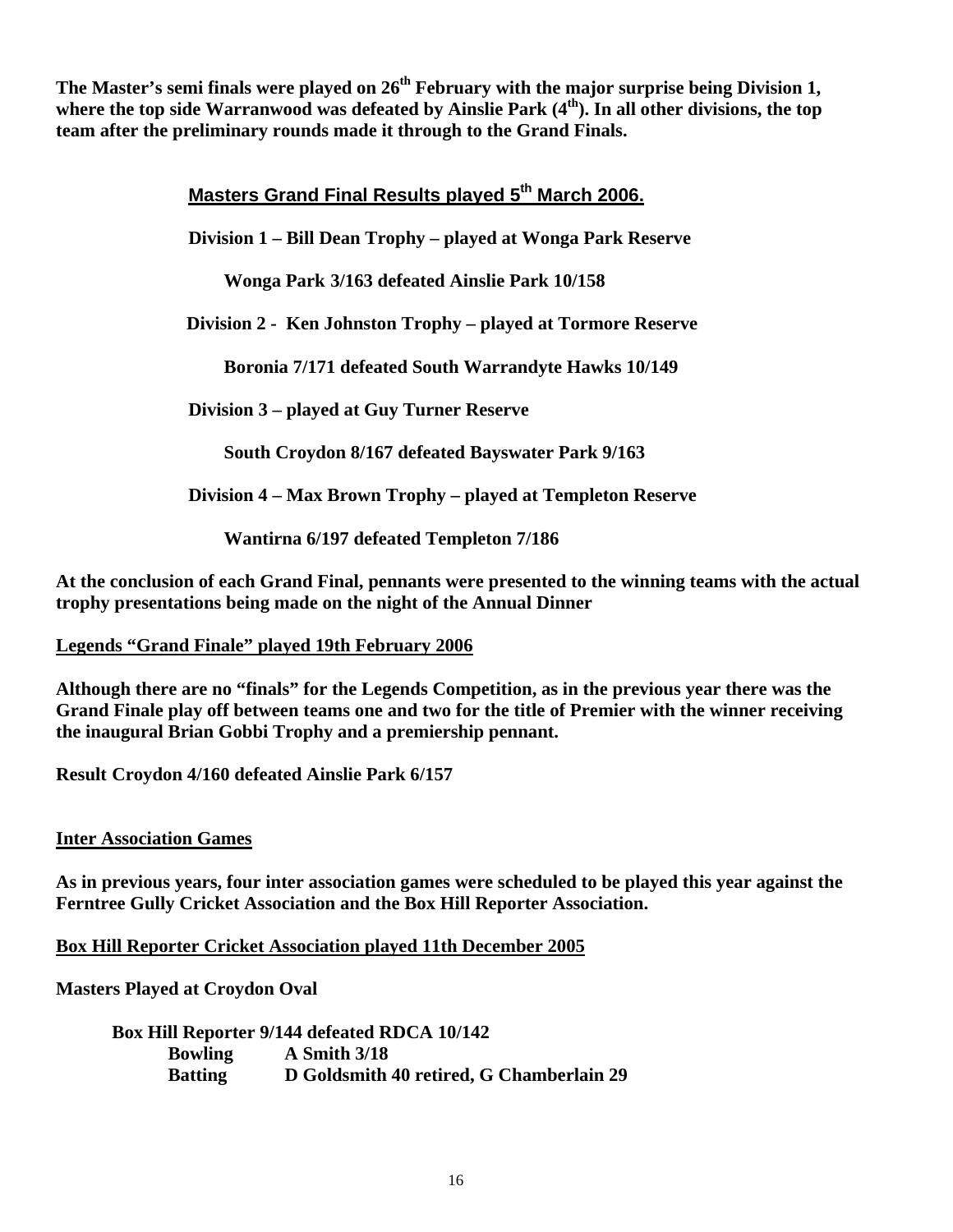#### **Legends Played at Fred Geale Oval**

**Box Hill Reporter 4/149 defeated RDCA 4/144** 

| <b>Bowling</b> | A Thatcher $2/16$ (6 overs), A Wild $1/14$ (5 overs) |
|----------------|------------------------------------------------------|
| <b>Batting</b> | A Thatcher 40 retired, R Ruffles 41 retired          |

## **Ferntree Gully Cricket Association scheduled to be played 26th January 2006**

**Unfortunately these games were cancelled due to the excessive heat forecast for the Australia Day holiday. Because of conflicting dates, we were unable to reschedule these matches** 

**Congratulations should go to those players who gave up their time to represent the RDCA in these representative games. As usual, all players thoroughly enjoyed the honour of playing representative cricket for the RDCA.** 

**Special thanks should also go to the Selectors (Ken Johnston, Jim Dean and Nat Young) and team coordinators for ensuring that the RDCA fielded competitive sides in both completed games. Thanks also to Ray Dean & Harry Sandford for their scoring contributions.** 

# Veterans Annual Dinner Night 8<sup>th</sup> March 2006

**The Presentation Dinner night was held at Bramleigh Receptions. Approximately 110 attended this evening, which although up on the previous year's attendance numbers, was still disappointing from the Executive and the Social sub-committee's perspective. Unfortunately the lack of, or the very late response by Club Coordinators, puts a lot of unnecessary stress and work on the organising subcommittee.** 

**The people who did attend had a great evening, not only catching up with their own Club members and partners, but also the friends they have made over the many years of Veterans competition.** 

**Club's who chose not to attend have been billed by the Association for the cost of 2 tickets.** 

**Many thanks to Marg Stafford for her organisation of the Annual Dinner Night, in conjunction with Carl Duncan.** 

### **Golden Oldies Tour to Sri Lanka & India in April/May 2006**

**In April/May a party of some 30 RDCA Veterans players, wives and supporters, together with 11 members of the Australian Cricket Society undertook an arduous, but nevertheless enjoyable tour to India and Sri Lanka. The Golden Oldies tournament was held in Colombo, Sri Lanka from 23rd -30th April.** 

**All matches were played in very trying conditions; however for the first time ever (excluding trips to New Zealand) the RDCA Veterans aka "the Possums" were successful in all 3 games played.** 

**A special thank you goes to Bill Stafford for all the work he put into the organising tour, with special mentions to his wife Marg and also Marg Simkin**